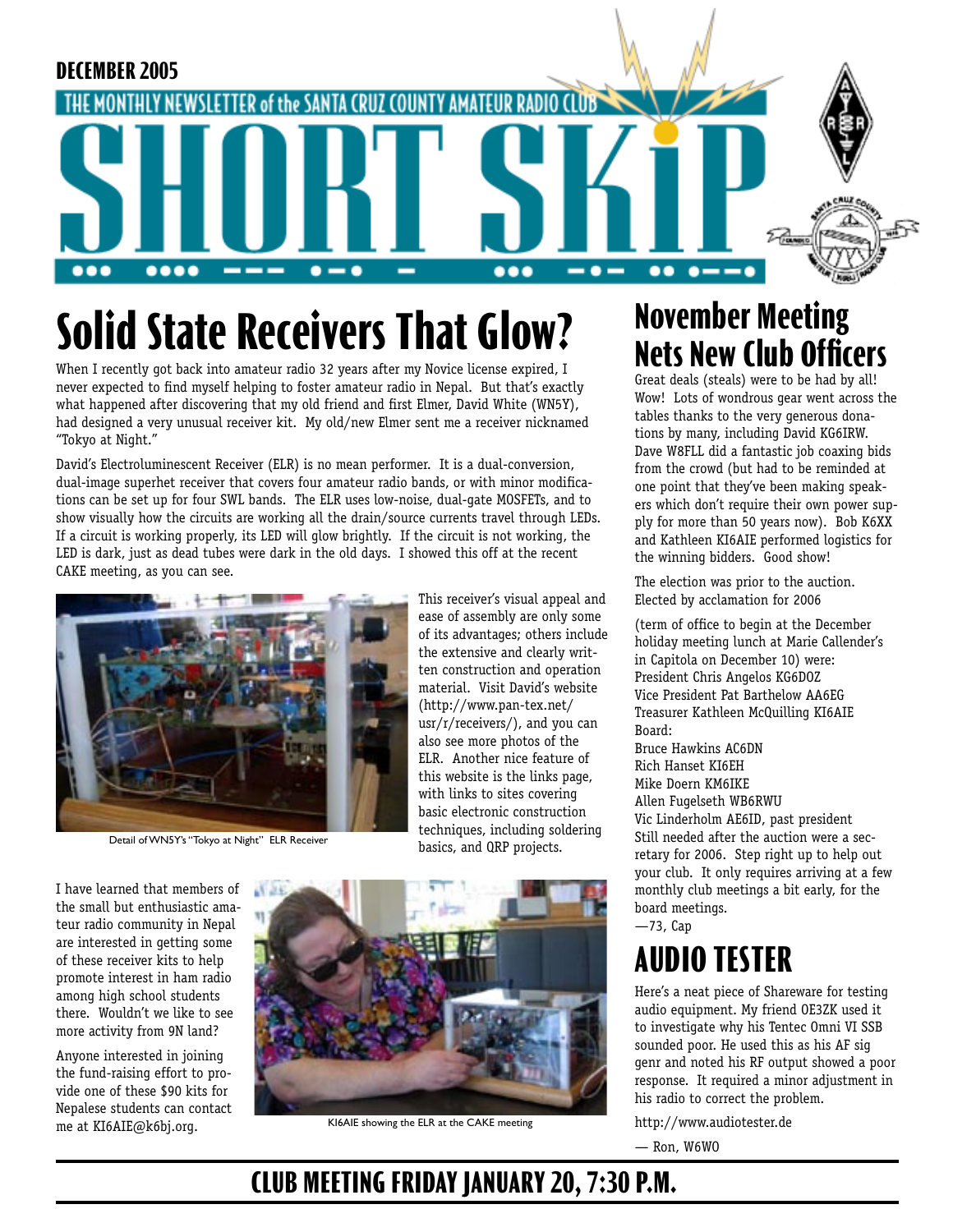

#### *November 12*

I must apologize to anyone expecting a serious technical discourse because the mood of the group toady was even more jocular than usualentertaining it certainly was.

Good to have Don W6IBN, Art WF6P , Larry WB6MVK and Peter AB6WM join the usual cast of characters.

We congratulated Bob K6XX on his appointment as Staff Applications Engineer with Vertical Circuits, Inc and this not to imply development of any form of antenna. Good fortune Bob!

Dave W8FLL can always be relied upon for interesting items. He showed a very fine example of a QRP radio built by INDEX Labs a few years ago. This had a dense stack of PC boards. Today we see multi-layer boards and SMD components doing much the same job. Dave also gave us a tutorial on how to homebrew a mobile antenna. Lots of advice on the drilling of PVC was provided.

Read KG6RQH brought along a microwave intrusion detector that has possibilities, it had a control labelled "Range Extender" and henceforth we felt this should become our preferred term to use in place of a linear amplifier.

Vic AE6ID discussed his experience testing for short ccts between the grid and filament of what else but a vacuum tube, otherwise correctly called a "Thermionic valve"

Life after burnt-out capacitors and PIN diodes was a "hot" topic. RF pick-up via microphone cables was familiar to some and ferrite seemed to be the best solution.

Ron W6WO related a bad experience with a purchase on eBay which is now under investigation. The mystery item was a small circuit board which is designed to transfer heat to an in-situ crystal to improve its stability. The mystery really is how does this occur when one might expect the ambient temperature inside a radio is higher than the temperature of the heater.

#### *November 26*

Our 4th birthday was celebrated with some delicious German gingerbread and some of our usual light hearted banter. It was good to have Ralph W6ENE join us.

The masterpiece was Kathleen's (KI6AIE) Electroluminescent RX about which we can expect to hear more from her in the next Short Skip.

No-one guessed the mystery item provided by Peter (AB6WM) it turned out to be a temperature sensor with fractional degree sensitivity. These are used by hang gliders for finding thermals. Many local gliders are hams who operate on 147.405 while up aloft.

Man of many talents Dave (W8FLL), brought examples of his proprietary coffee cup designed to reduce caffeine consumption. They each had a 3 inch dia. hole in the side. Thanks for the copper tape Dave.

We had some discussion on modeling coax cable feeding center-fed or off-center-fed antennas with and without baluns. This needs more study but one is reminded the role of a balun is to reduce ingress and egress of undesirable RF. An extreme case is that of intercontinental submarine coax cables. The RF picked up on such long cables comes from broadcast stations all over the world. Without a very effective (> 40 dB isolation) balun at the entrance to the terminal equipment, desirable signals would be swamped.

## **Earthquake Prediction**

In this area we are well aware of the value of predicting earthquakes where only a few minutes warning can save lives—but shortterm forecasting just hasn't worked. Scientists are now focusing on strange lights in the sky and odd radio noises to determine how these are correlated with earthquakes. One sign of impending earthquakes is a disturbance in the ultra low frequency (ULF) radio band—1 hertz and below —noticed weeks, and more dramatically, in the hours before an earthquake. [yes that's 1hertz folk!]. Researchers at Stanford U. documented such signals before the 1989 Loma Prieta quake. Rocks are deformed by the slow grinding of the earth that occurs just before the dramatic slip that is an earthquake [piezo-electric effects on a grand scale].This cracking causes tremendous electric currents in the ground with affects on the earth's magnetic field that can be observed by satellite and ground-based sensors. Our 7.1 magnitude quake in 1989 sent out strong signals fully two weeks before the quake occurred but the science was not then well enough accepted to issue a public warning. Technical and financial challenges abound but there is world-wide interest in finding a working prediction system.

This text was extracted from the Dec.2005 IEEE Spectrum Magazine. Check the following links to learn more

http://www.quakefinder.com

http://science.nasa.gov/headlines/y2003/llaug\_earthquakes.htm

http://smsc.cnes.fr/DETMER/GP\_actualite.htm

—Ron W6WO

#### **Bill Lawrence KB6QA SK**

David W. "Bill" Lawrence, age 94 died peacefully at his home on Dec 2nd, 2005. .<br>He had been in failing health. Mr. Lawrence was born in San Diego December 31st, 1910. He moved to this area in the 1950's with his wife Mary (Basich). She preceded him in death in 1998.

He retired from the County Office of Education in 1973 and was active in California School Employees Assoc. He was also a member of Springfield Grange, Croatian Fraternal Union, Foothill Firefighters and Grey Bears. He was active with the Boy Scouts for many years. He was a General Class Ham operator, and many Ham operators knew him as the Cookie Man through his love of cooking, and he belonged to many Ham clubs in California and throughout the United States.

He is survived by his son Wm E. Lawrence of Coronado, Calif and daughters: June Hall and Io Anne Snow of Texas, Frances Jakobsen of Watsonville and 12 Grandchildren, 21 Great-grandchildren and 7 Great-greatgrandchildren. He was preceded in death by 4 brothers and 2 sisters.

Donations may be mad in lieu of flowers to Hospice or Grey Bears. At Mr. Lawrence's request, there will be no funeral arrangements. A celebration of his life will be held on Dec. 31st, which would have been his 95th birthday."

Also, George K6TAM <k6tam@lprc.net> relays that celebration's planned at Bill's residence: 2-4 p.m. 789 Greenvalley Rd. Space 64, Watsonville. —73, Cap KE6AFE

#### **CAKE Alumni**

QSY's fm Santa Cruz to VK land then , to KC4 Land.

CAKE vetrans may remember Jason Gedamke from UCSC Long Marine Labs who visited us at Surf City Cake meetings several years ago...

Some of those meetings far outlasted the several hours typical of ordinary CAKE meetings... I remember some with Jason that went to 16:00... Jason was the PHD candidate at UCSC who studied MinkeWhales at the time... Well, Jason got his PhD, and has been spending time on Lizard Island, at the Great Barrier Reef, NE area of Australian coast... He honed and perfected (with CAKE member's help) his 5 sonobouy radio-hydrophone array, recorded and tracked whales, learned and created totally new science discoveries about whales.

Check out his website: http:// people.ucsc.edu/~jgedamke I recently heard from Jason, who is continuing his sonobouywhale studies in Antarctica, who thanks us from CAKE for assistance rendered....We should encourage him to get a ham ticket... might help when he goes to Antarctica.

—Pat, AA6EG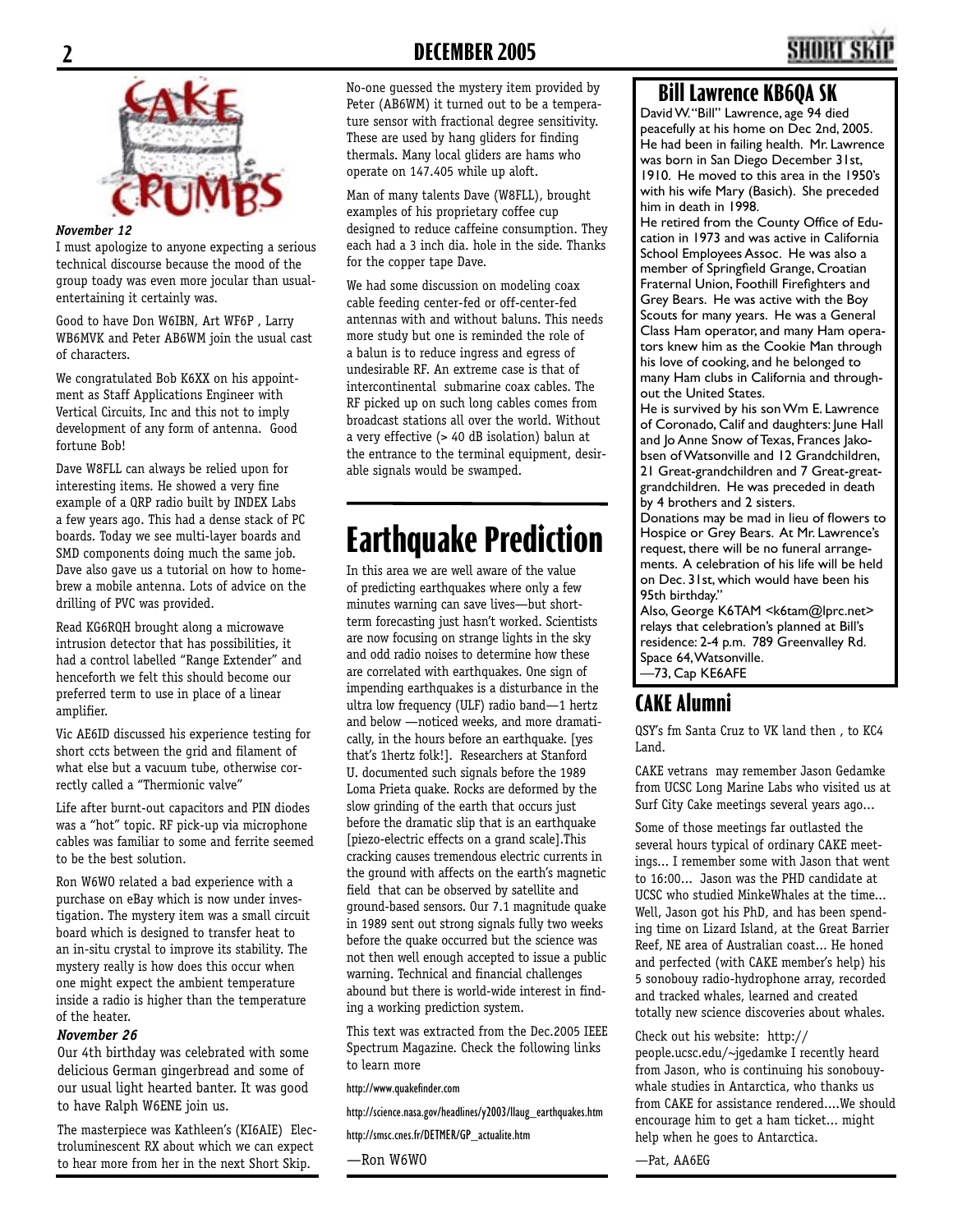

AE6KS, last week. I missed seeing him at club and CAKE meetings. It is not hard to imagine that he is working hard at earning a living, nights and Saturdays included. He said that Sal Basile, N6WSR, gave him his HF rig, complete with a Bencher paddle and AEA keyer. Jeff said, "If I can find some time to throw together an antenna in the next few weekends, you might find me on HF." (Great! 80 Meters is good at night.)

A couple of decades ago, our club ran several Novice classes. We had about six club members helping. Gene Piety, KH6PP, an ex-Navy radioman, taught the code. We held the classes at various meeting places, mostly bank conference rooms, including the basement of the County Building (now a courtroom). Sal volunteered to teach antennas and put on some nice, easy-to-understand lectures.

From Rich Hanset, KI6EH, this email: "I just spoke briefly with Fran Jakobsen, Bill Lawrence's daughter, this evening. She said that Bill, KB6QAQ, passed away peacefully yesterday, December 2, 2005 at 4:45PM. She said that he was as spunky as ever, right up to the end. Fran thanks everyone in the ham community that brought so much light and life to Bill. He was proud to be a ham

## **New VP**

A number of you asked me to take the VP slot at SCCARC, and therefore taking program Chair responsibilities. Thank you for the invitation, and I am happy to step up...I have a lot of VP/program chair experience, and knowthat done properly, this job can really liven club meetings, and perhapseven increase membership numbers. I ask for your help and input repossible speakers/club programs. Please e-mail me with your ideas.Left to my own devices, I historically have favored speakers on technicaltopics, that can be linked in some way to ham radio interests. There arequite a few extremely interesting folks in the area that would be potential speakers. Top priority of course, will be SCCARC members that want to speakon ham radio topics... Contact me.... —73, DX, de Pat Barthelow AA6EG aa6eg@hotmail.com

#### **2 DECEMBER 2005 3**

and enjoyed talking to everyone on HF and 2-meters. She especially mentioned Clyde, AA7WC, who took the time to speak with Bill each day. And Fran said the last time Bill talked on the radio was to check into the Western Public Service System.

There will not be a funeral, but there will be a Wake on December 31, the day that Bill would have turned 95 years old. More information on the Wake will follow from Fran & I will post same to the local club reflectors."

Bill was one of my students in the Novice class at Cabrillo College. That had to be about 20 years ago. Bill was anxious to contact his pals in New Zealand and got on the air with them often. I joined him on a couple of his QSOs with the New Zealand hams. I was hoping that one of them could pass a message to our eight-year-old grand daughter, living there at the time.

Bill often surprised me by coming up on HF on various bands. "Hi Art,he'd say, and we'd reminisce about our days in Poway and San Diego. He and I shared an experience (circa 1933) when the Navy dirigible USS Akron attempted a landing at Kearny Mesa (now MCAS Miramar). A couple of sailors clung to the mooring lines and were lifted up and tragically lost when they could no longer hold on. We had driven out in my uncle's Model A truck to watch the landing as these big rigid airships were an extremely rare sight. Bill was there and we both witnessed the accident.

We had a bad scare when our son-in-law Preston Rusch, N6ODW, awoke at 0400 last week with a heart attack. Rushed to the hospital, the docs ran some tests and with the angioplasty procedure, slipped a stint into an artery. Returned home four days later, Preston says he feels better than he has in recent years. At age 60, they have put him on meds and an exercise program. He has a desk job so might have to dust off his tennis racket and whack some balls over the net.(He's an excellent tennis player and ex-Navy Explosive Ordnance Disposal (EOD) diver.)

Was talking to George Fisk, K6TAM, on the K6BJ repeater the other day. Turns out that George and I were sailors together back in the 1940s. He was a communications technician (Teleman 3rd Class) on the island of Yap. I was a PBY flight engineer, flying down to various islands south of Guam, including Yap. George had left there before I arrived on the scene but we will get together soon with pictures we each took and swap a few sea stories and lies. We chatted for about 20 minutes on the repeater, allowing for breakers between xmissions. When we signed, Ron Shannon, KD6BD, came on to say hello. He and his XYL Miggles, N6FAC, live with their daughter in their lovely home in the Soquel hills.

#### **Contesting/Logging Program Useful for ARES/Events?**

I am studying some of the finer points of the Writelog contesting program and realize that the program can be used right out of the box in a very useful way in ARES or other ham coverage of Events. Writelog has a audio record to disk function that, when used as a contesting logging program, archives to disk the continuous audio channel of the operators operations, and the audio stream on disk is indexed according to each written logged, contact made. The operator can 'replay' any contact during the 24 or 48 hour contest long after the contest is over, and if needed, correct any call signs or signal reports that he may have logged. In his electronic log book, he can see station call signs, signal reports, and any real time written comments done during the contest. By clicking on a logged contact, which is time stamped, an operator can replay the audio, and, if any questions remain, do written log corrections.

 In the typical Marathon or 10K support role, the Writelog comments section could be used to note any important aspects of the event, such as incidents involving injuries, traffic accidents, lack of water at water stations, medical emergencies, etc. During the event, radio support stations could review on their laptop screens, the last (time stamped) message heard on the net right away, to confirm important details, or they can make a comment note which can be reviewed weeks later, by clicking on the comment, and replaying the audio clip that pertains (and is in time sync) to that comment. Writelog allows for user customization to new contest formats, or even to User specifications. Since your typical paper standard log form for a net control operator, or other node, of a radio net at the local marathon or 10k, looks very similar to a log entry for a contest, perhaps someone could use the customization feature of Writelog to create a log form for events, and create a real useful documentation of every second of communciations on the net, indexed by time, or by comment activity, for replay at any subsequent time. Or, if during the Event, you could not remember, if that request was for 25 brown bag lunches, and 15 sweatshirts at the 22 mile marker, or vice versa, you could quickly replay the radio traffic to confirm. Debrief discussions could be VERY effective, if you can replay any incident audio during the event What say? —73, DX, Merry Chistmas, de Pat Barthelow aa6eg@hotmail.com